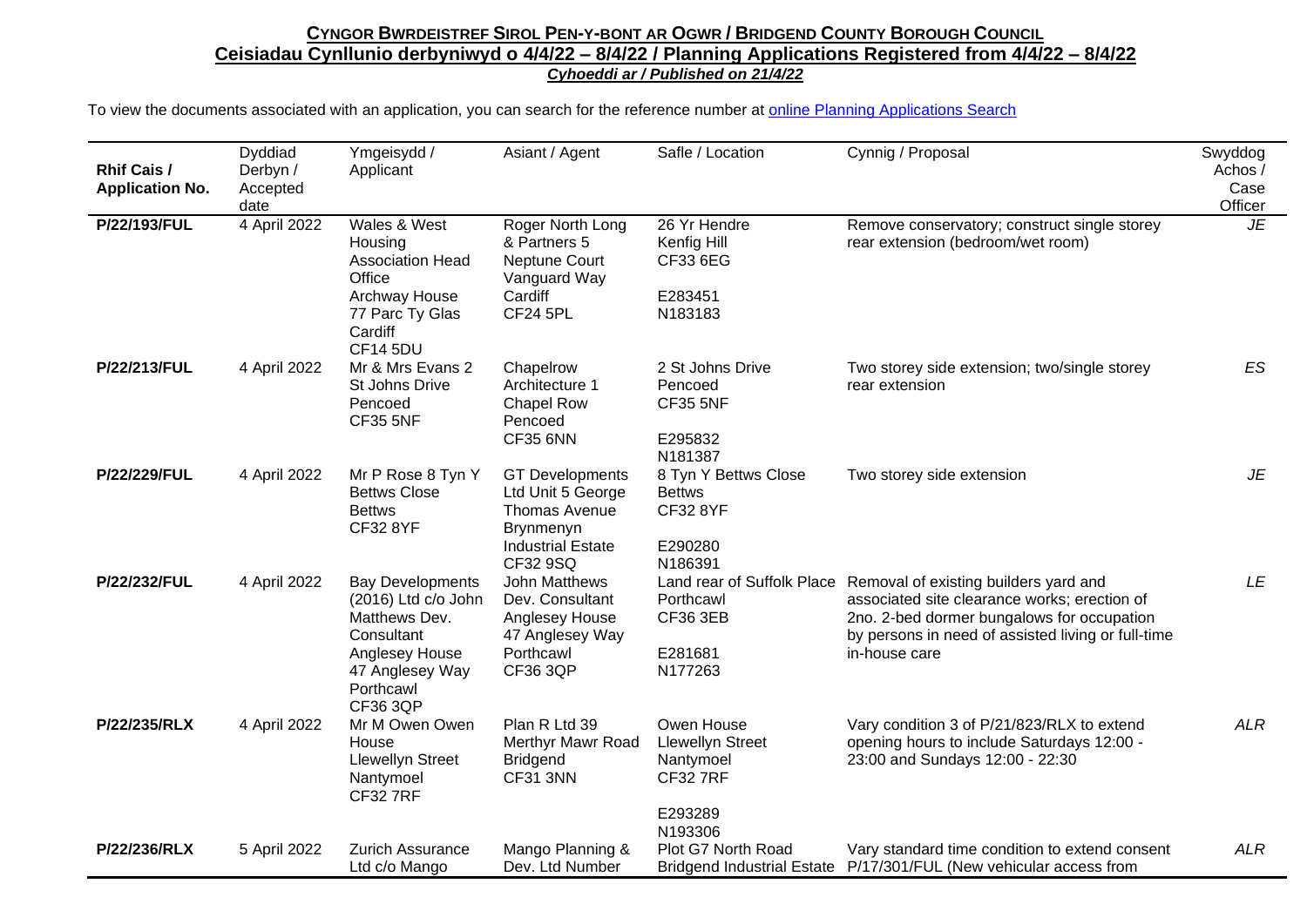## CYNGOR BWRDEISTREF SIROL PEN-Y-BONT AR OGWR / BRIDGEND COUNTY BOROUGH COUNCIL **Ceisiadau Cynllunio derbyniwyd o 4/4/22 – 8/4/22 / Planning Applications Registered from 4/4/22 – 8/4/22** *Cyhoeddi ar / Published on 21/4/22*

| <b>Rhif Cais /</b><br><b>Application No.</b> | Dyddiad<br>Derbyn /<br>Accepted<br>date | Ymgeisydd /<br>Applicant                                                                     | Asiant / Agent                                                                                                    | Safle / Location                                                                                             | Cynnig / Proposal                                                                                                                             | Swyddog<br>Achos /<br>Case<br>Officer |
|----------------------------------------------|-----------------------------------------|----------------------------------------------------------------------------------------------|-------------------------------------------------------------------------------------------------------------------|--------------------------------------------------------------------------------------------------------------|-----------------------------------------------------------------------------------------------------------------------------------------------|---------------------------------------|
|                                              |                                         | Planning & Dev Ltd<br>Number Two<br><b>Waterton Park</b><br>Waterton<br><b>CF31 3PH</b>      | Two Waterton Park<br>Waterton<br><b>CF31 3PH</b>                                                                  | <b>CF31 3TP</b><br>E292410<br>N179101                                                                        | Western Avenue to Plot G7 Bridgend Industrial<br>Estate) for a further 5 years                                                                |                                       |
| P/22/237/FUL                                 | 5 April 2022                            | Mr M Evans 35<br><b>Meadow Close</b><br>Coychurch<br><b>CF35 5HH</b>                         | <b>GT Developments</b><br>Ltd Unit 5 George<br>Thomas Avenue<br>Brynmenyn<br><b>Industrial Estate</b><br>CF32 9SQ | 35 Meadow Close<br>Coychurch<br><b>CF35 5HH</b><br>E294058<br>N179872                                        | Rear single storey extension                                                                                                                  | JE                                    |
| P/22/238/FUL                                 | 5 April 2022                            | Mr D Cottrell 27<br>Magpie Place<br><b>Broadlands</b><br><b>Bridgend</b><br>CF31 5FJ         | Mr D Cottrell 27<br>Magpie Place<br><b>Broadlands</b><br><b>Bridgend</b><br>CF31 5FJ                              | 27 Magpie Place<br><b>Broadlands</b><br><b>Bridgend</b><br><b>CF31 5FJ</b><br>E288283                        | Two storey rear extension                                                                                                                     | LE                                    |
| P/22/240/FUL                                 | 5 April 2022                            | J Collins 26 Heol yr<br>Ysgol<br><b>Bryntirion</b><br><b>Bridgend</b><br><b>CF31 4RU</b>     | Gwyn Evans 3<br>Poplars Avenue<br>Cimla<br>Neath<br><b>SA11 3NS</b>                                               | N179244<br>26 Heol yr Ysgol<br><b>Bryntirion</b><br><b>Bridgend</b><br><b>CF31 4RU</b><br>E289082<br>N180341 | Front porch extension                                                                                                                         | JE                                    |
| P/22/226/FUL                                 | 5 April 2022                            | Mr C Jones The<br><b>Old Farmers Arms</b><br>24 Cefn Road<br>Cefn Cribbwr<br><b>CF32 0BA</b> | Mr C Jones The<br><b>Old Farmers Arms</b><br>24 Cefn Road<br>Cefn Cribbwr<br><b>CF32 0BA</b>                      | Old Farmers Arms<br>24 Cefn Road<br>Cefn Cribbwr<br><b>CF32 0BA</b><br>E285147<br>N182698                    | Demolition of existing side lean to extension<br>and garage; construct a new single storey side<br>extension to include WCs and storage areas | JE                                    |
| P/22/233/FUL                                 | 5 April 2022                            | Mr B Armour 4<br><b>Fenwick Drive</b><br><b>Brackla</b><br><b>CF31 2LD</b>                   | <b>GT Developments</b><br>Ltd Unit 5 George<br>Thomas Avenue<br><b>Brynmenyn</b><br><b>Industrial Estate</b>      | 4 Fenwick Drive<br><b>Brackla</b><br><b>CF31 2LD</b><br>E292133                                              | Demolish existing conservatory and construct<br>new sunroom extension to rear of dwelling                                                     | DN                                    |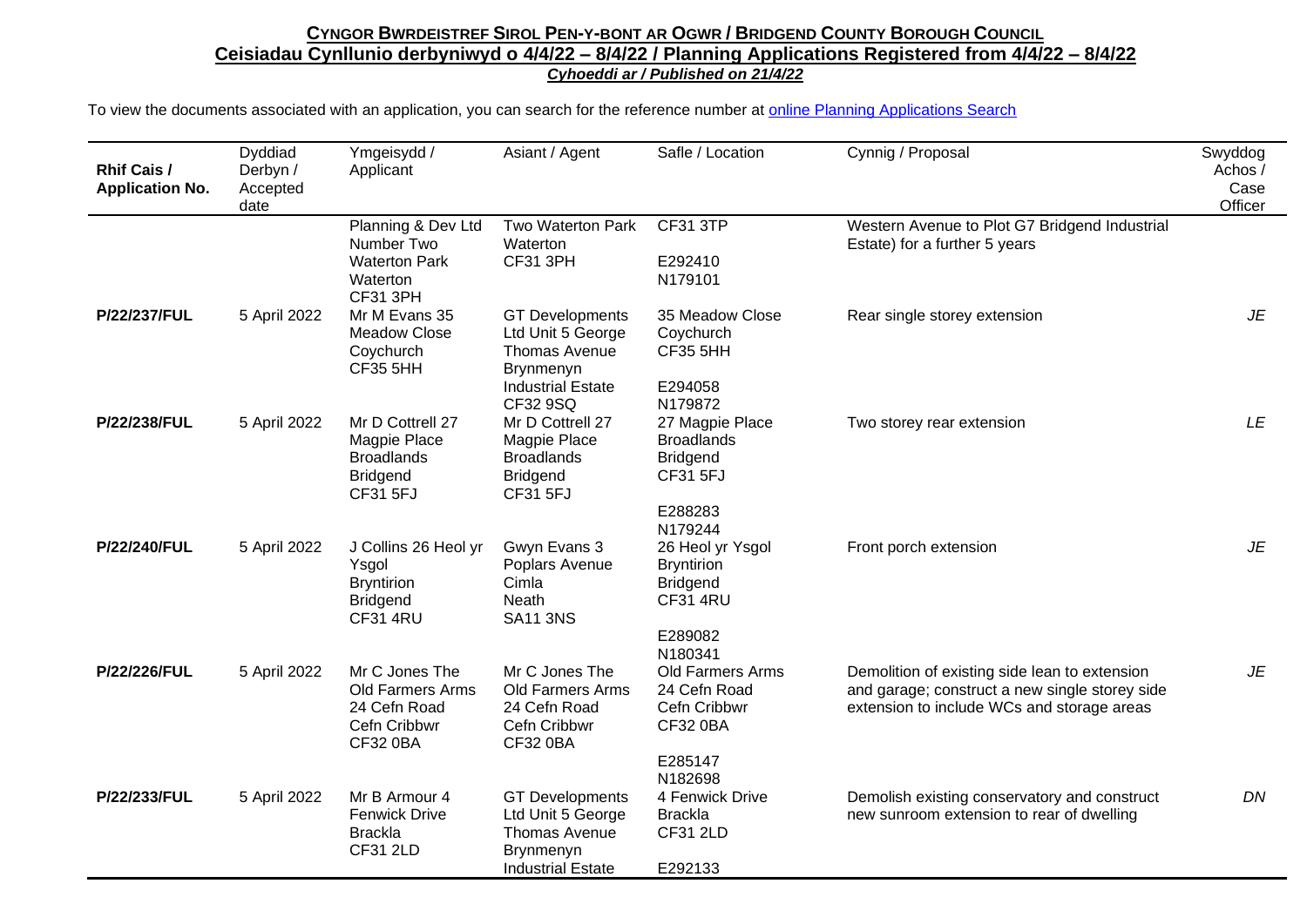## CYNGOR BWRDEISTREF SIROL PEN-Y-BONT AR OGWR / BRIDGEND COUNTY BOROUGH COUNCIL **Ceisiadau Cynllunio derbyniwyd o 4/4/22 – 8/4/22 / Planning Applications Registered from 4/4/22 – 8/4/22** *Cyhoeddi ar / Published on 21/4/22*

| <b>Rhif Cais /</b><br><b>Application No.</b> | Dyddiad<br>Derbyn /<br>Accepted<br>date | Ymgeisydd /<br>Applicant                                                                | Asiant / Agent                                                                                                                                 | Safle / Location                                                                           | Cynnig / Proposal                                                                                                                                                                 | Swyddog<br>Achos /<br>Case<br>Officer |
|----------------------------------------------|-----------------------------------------|-----------------------------------------------------------------------------------------|------------------------------------------------------------------------------------------------------------------------------------------------|--------------------------------------------------------------------------------------------|-----------------------------------------------------------------------------------------------------------------------------------------------------------------------------------|---------------------------------------|
| P/22/218/FUL                                 | 6 April 2022                            | Mr N Williamson 3<br>Locks Common<br>Road<br>Porthcawl<br>CF36 3HU                      | CF32 9SQ<br><b>Tony Collins</b><br>Springfield<br>Dyffryn Road<br>Taibach<br>Port Talbot<br><b>SA13 2UF</b>                                    | N180288<br>3 Locks Common Road<br>Porthcawl<br><b>CF36 3HU</b><br>E280857<br>N177238       | Enlarge two storey bay window and provide<br>balcony to dormer on top; widen existing<br>balcony to dormer; change fenestration/doors<br>on front elevation at ground floor level | ES                                    |
| T/22/10/TPO                                  | 6 April 2022                            | Mrs N Hewitt 1 Ton<br>View<br>Kenfig Hill<br>CF33 6EX                                   | Mrs N Hewitt 1 Ton<br>View<br>Kenfig Hill<br>CF33 6EX                                                                                          | Rear of 2 Ton View<br>Kenfig Hill<br>CF33 6EX<br>E283810<br>N182710                        | 25% crown reduction and to trim overhanging<br>branches to large Oak tree at the rear of 2 Ton<br>View                                                                            | SG                                    |
| P/22/242/DOC                                 | 6 April 2022                            | WEPA (UK) Ltd<br><b>Bridgend Paper</b><br><b>Mills</b><br>Llangynwyd<br><b>CF34 9RS</b> | <b>Quorum Consulting</b><br>Engineers Office<br>45, UK Technology<br>Centre<br>Pencoed<br><b>Technology Park</b><br>Pencoed<br><b>CF35 3HZ</b> | <b>Bridgend Paper Mills</b><br>(WEPA)<br>off A4063 Llangynwyd<br><b>CF34 9RS</b><br>E<br>N | Approval of details for condtion 10 of<br>P/20/119/FUL - Approval of proposed topsoil to<br>be used for the development                                                           | <b>RDA</b>                            |
| <b>T/22/8/CON</b>                            | 6 April 2022                            | Hegarty 8 Merthyr<br>Mawr Road<br><b>Bridgend</b><br>CF31 3NH                           | Adrian Hope Tree<br>Services Ribston<br>Lawn<br>Much Marcle<br>Ledbury<br><b>HR8 2ND</b>                                                       | 8 Merthyr Mawr Road<br><b>Bridgend</b><br>CF31 3NH<br>E290555<br>N179492                   | Fell 1 beech tree and 1 birch tree                                                                                                                                                | SG                                    |
| P/21/1145/FUL                                | 7 April 2022                            | Mr M Thomas 4<br><b>Priory Terrace</b><br>Maesteg<br><b>CF34 9PE</b>                    | <b>Conway Consulting</b><br>11 School Road<br>Maesteg<br><b>CF34 9LN</b>                                                                       | 4 Priory Terrace<br>Maesteg<br><b>CF34 9PE</b><br>E284761<br>N191136                       | Retention of garage as built                                                                                                                                                      | JE                                    |
| P/22/204/FUL                                 | 7 April 2022                            | <b>Cantillon Group</b><br>Limited 11<br><b>Herschel Close</b><br>Oakhurst               | <b>Cantillon Group</b><br>Limited 11<br><b>Herschel Close</b><br>Oakhurst                                                                      | Unit 1 & 2<br><b>Bridgend Designer Outlet</b><br>Village<br>Cefn Hirgoed                   | Change of use from shop to restaurant; new<br>front, side and rear doors; new ventilation grills                                                                                  | ES                                    |